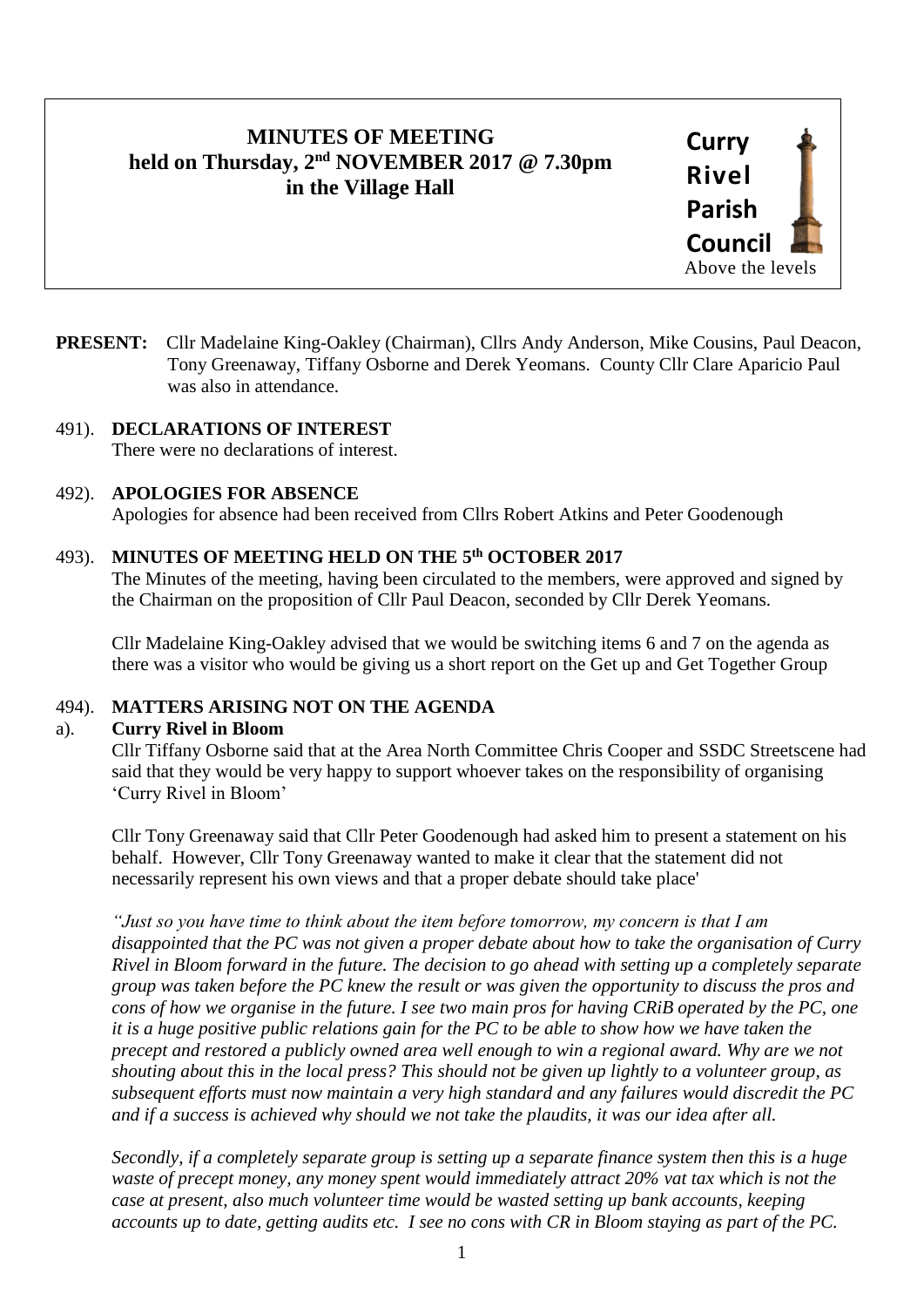*A simple way forward would be that the volunteers would form a sub-committee of the PC and the PC could monitor the plans, finance and publicity. The Parish Clerk could be a part of the group and do the finance.* 

Cllr Paul Deacon said that the vat issue was a very good point. Cllr Madelaine King-Oakley said the answer to the vat question is that the grant application is much reduced from the last meeting because we are able to also grant aid purchases. They have a major plant purchase of about £400 coming up and if we pay for that rather than give them all of the budget, we are able to claim back the vat and it is all the ad hoc purchases as well. All the finance and getting of invoices has been a burden on the Clerk with various invoices flying around and that was one of her views as well.

Cllr Tony Greenaway said that when Cllr Peter Goodenough had asked him to present his statement, he did not disagree with his concerns but, neither did he agree with his way forward. However, he had suggested that we should have a full debate at a Parish Council meeting. Cllr Madelaine King-Oakley said that unless it was felt that it had not been done properly, there is a group set up. Every time we have a sub-committee you must have a Clerk there. Secondly, it comes back to us to do all the talking, whereas I can only give the example of the allotments which used to be the responsibility of the Clerk to collect rents, etc. They are now run perfectly well by the Allotments Association.

Julia Jewel said that she was one of the residents who did some of the displays on the High Street last year. It was left to us to choose the plants required and we were not looked over or criticised for anything. As long as the colours were the requisite colours, all she had to do was choose plants, submit an invoice and it was then paid for and that is how it worked so easily. If, to some degree, they could be left to their own devises but, have some idea of what the budget would be for the plants, the work-loaded is reduced considerably.

Cllr Mike Cousins said that there is a crowd of people who want to give it a go, should we not be supporting them rather than us holding the reins. Cllr Madelaine King-Oakley agreed with this because it is community work. She felt that people that were involved had done us proud this year and that new people had already come forward to join them. Cllr Paul Deacon said if we had a Parish Councillor on the committee, he could report back. Cllr Derek Yeomans said that we could undertake to buy the plants and claim the vat back and sponsor the event to a reasonable degree, providing the people involved do the necessary work. Julia Jewel said that if we continued with the annual plant sale, the money raised would cover the price of all the plants. Cllr Madelaine King-Oakley advised that the plant sale had raised £228.50 this year.

Cllr Madelaine King-Oakley suggested that a vote be taken to say whether we allow the group to carry on this year and review the situation next year. The group has already had a few meetings and are ready to place plant orders for next spring. Gina Beacham advised that they had planted for the autumn at one or two places such as the bus stops.

Cllr Tony Greenaway enquired how many active volunteers there were and was advised that at their last meeting there had been fourteen members. They had looked at where they had fallen down on the judging this year. Everyone is very keen to take on responsibility for various areas. We need far more people involved and that is happening already. There are prizes for businesses in villages. We have scenarios for some areas in the village that they would like to work on.

Cllr Madelaine King-Oakley drew attention to the fact that in 2015/2016 we had budgeted for of £1,000 and in 2016/2017 the sum of £1,500. A grant of £400 had been received from Nisa and together with the plant sale, the sum of £680.50 had been raised. It was pointed out that the total expenditure incurred by the Parish Council had included £900 for the erection of the willow fence at the War Memorial. Julia Jewel advised that the total cost for plants would be £400 plus vat and would be invoiced to the Parish Council to enable the vat to be claimed back, giving a maximum of £900 which is still in budget.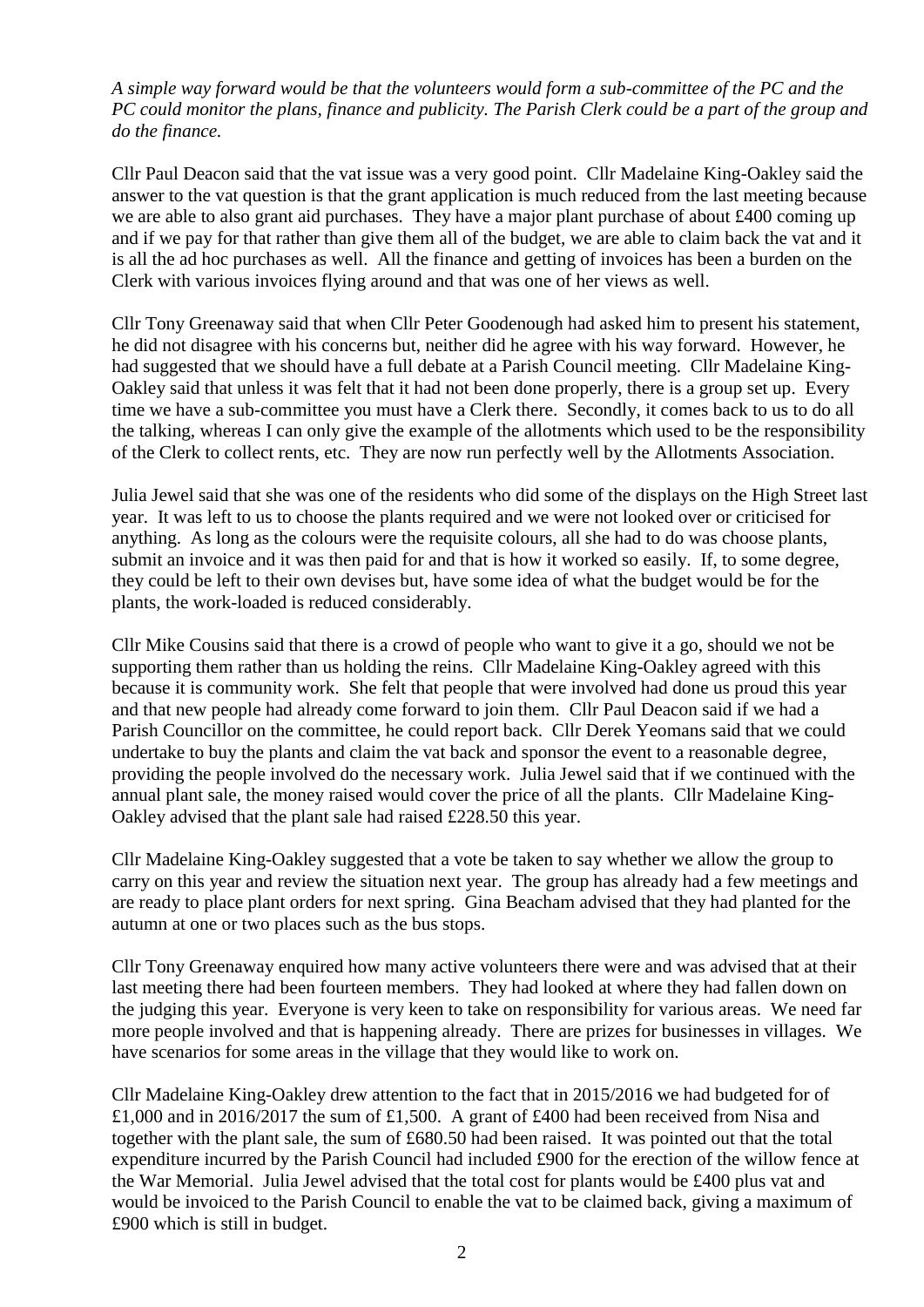Cllr Derek Yeomans proposed that the group carry on as their own committee for this year. This was seconded by Cllr Paul Deacon and unanimously agreed.

Cllr Madelaine King-Oakley proposed that we award the group a grant of £500 for general purchases because they now have a Committee with a Treasurer and a Constitution is being set up next week. This was seconded by Cllr Derek Yeomans and unanimously agreed.

Cllr Tony Greenaway said that although we have publicised the success of this year's entry locally, he had not seen any publicity about it further than Curry Rivel. He felt that we had missed out here. He was advised that they have a really good publicity person on the group, called Ivor Dixon. He knows people at the Western Gazette and he has been sending details. Gina Beacham said that she was happy to send the minutes to the Parish Council and it was suggested that they should be sent to the Clerk so that they could be forwarded to the councillors.

#### **Adjournment to Allow Public Comment**

#### 495). **GET UP AND GET TOGETHER GROUP – Gemma Lawson**

Gemma Lawson said that she worked for 'CSW You Can Do' and supported 120 Active Living Centres in Somerset. It is a centre where people who are 50-plus can come, each providing an opportunity for them to enjoy the company of others, and access all sorts of information about keeping well and active. It lasts almost all day and it gets them out of the house. There is one held in Curry Rivel on a Friday and Mike, who is a volunteer, organises all the entertainment and we have Elizabeth and Annie who work in the kitchen together with other volunteers. Unfortunately, we have lost one of our volunteers and she was here today seeking more volunteers to keep it going. They were also looking for a treasurer as well. If anyone has some spare time when they can pop in and see what amazing things these guys do. They give up their time on Friday to support the group. We also provide a lovely hot two-course meal.

There was a problem with transport because transport from Links has ceased to exist because they are insolvent. County Cllr Clare said the Links Service through the voluntary association has now ceased. Unfortunately, with the resignation of the Chair of Langport Town Council this matter is not being driven as fast as we would like. She was working together with the Chair of Area North trying to find a solution to the missing transport situation. We have found someone willing to take on the vehicles and the Rotary Club is hoping to put a stop-gap in until a long-term solution had been found. Over the last few days there have been a lot of community transport situations to deal with. Rest assured they were doing all they could to resolve the situation but, trying to amalgamate all the different options that will work across the board was not easy.

## 496). **PLANNING REPORT**

#### a). **Applications Received**

#### **No. 17/04122/OUT**

Outline planning application for the erection of a single dwelling and formation of associated access. Land adjoining Garland House, Townsend, Curry Rivel, Langport. Joanna Fryer, the Agent, was present to speak on behalf of this planning application.

*On the proposal of Cllr Mike Cousins, seconded by Cllr Andy Anderson it was unanimously agreed that they had no objections to raise in respect of this planning application.*

#### **No. 17/03846/FUL**

Change of use of land to residential, siting of mobile home, portacabin and formation of hardstanding. Land at Westfield Lane, Curry Rivel, Langport.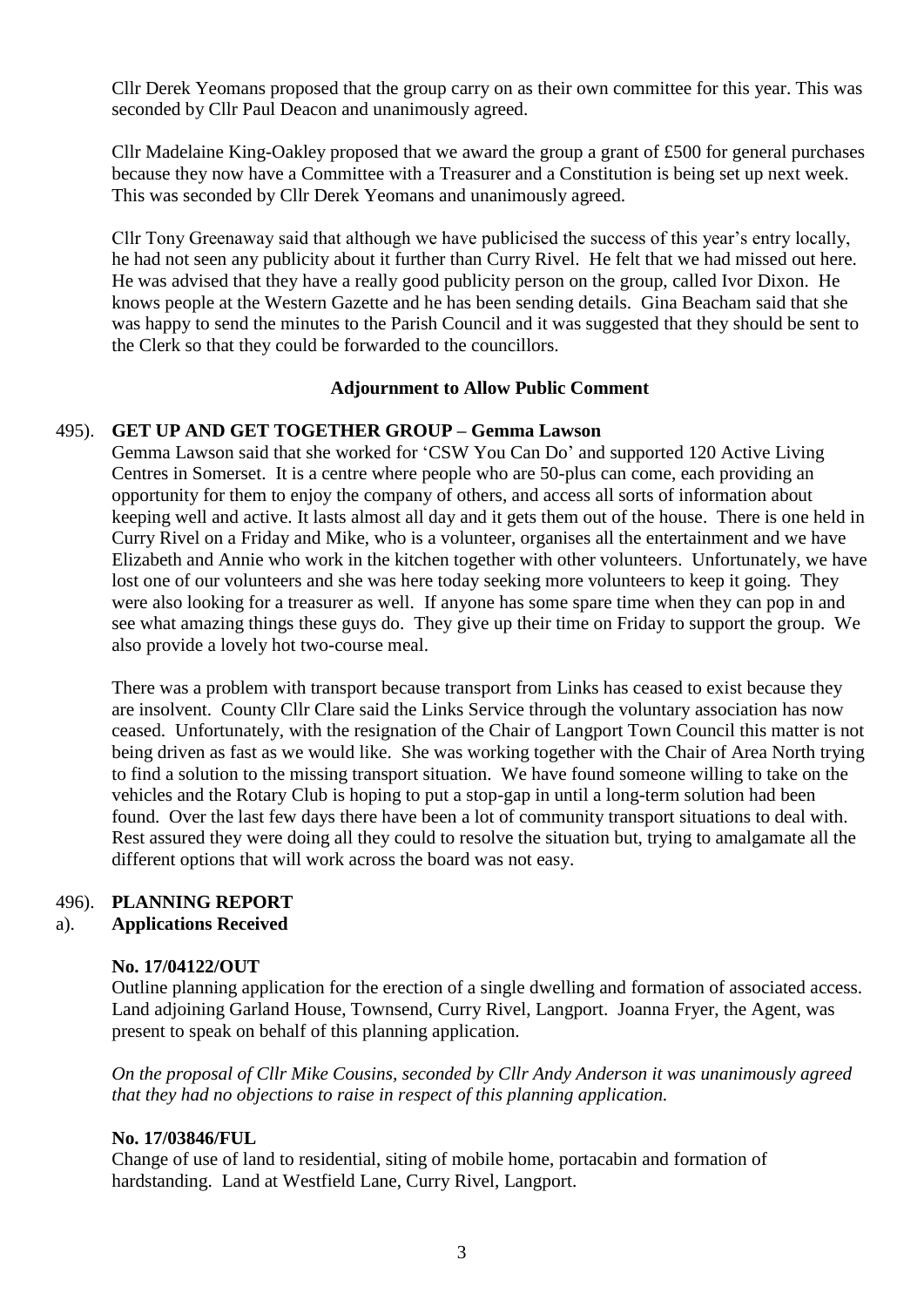*Cllr Derek Yeomans said that to get permission to put a mobile home on that piece of land you have to get an Agricultural Development Assessment Statement stating that there is justification for the necessity to be on site for about 220 days a year to look after the animals 24/7. Until you obtain that you will be unlikely to get permission for a mobile home on that site. On the proposition of Cllr Tiffany Osborne, seconded by Cllr Andy Anderson the Parish Council it was unanimously agreed to recommend refusal of this planning application on the absence of an Agricultural Development Assessment Report.*

## **No. 17/03913/FUL**

The erection of an outbuilding. 45 Stanchester Way, Curry Rivel, Langport.

*On the proposal of Cllr Mike Cousins, seconded by Cllr Andy Anderson, it was unanimously agreed that the Parish Council had not objections to raise in respect of this planning application.*

## **No. 17/03982/FUL**

The erection of 1 No. dwelling (Revised Application). Land Adj. to The Poplars, Water Street, Curry Rivel, Langport.

*On the proposition of Cllr Mike Cousins, seconded by Cllr Derek Yeomans, it was unanimously agreed that the Parish Council had no objections to raise in respect of this planning application.*

# b). **Applications approved with conditions**

## **No. 17/03491/S73A**

Application to vary condition No. 02 (approved plans) of 15/03009/FUL and 02 (approved plans) of 17/0ll38/S73 for the reduction in number of chimneys. The Bungalow, Church Road, Curry Rivel, Langport.

## **No. 17/03550/FUL & 17/03551/LBC**

Erection of single storey rear extension. Internal and external alterations. The Cottage on the Green, The Green, Curry Rivel, Langport.

## c). **Application Refused**

## **No. 17/02461/OUT**

Outline application for residential development (re-submission of withdrawn application 16/02698/OUT). Land Rear of Warwick House, Wiltown, Curry Rivel, Langport.

#### d). **Planning Application Consultation No. 17/02986/FUL**

Demolition and erection of replacement outbuildings for domestic storage. Apple Acre, Wickmoor, Stathe, Langport - **Adjacent Parish – Aller** 

**PLANNING INSPECTORATE APPEAL REFERENCE –** APP/R3325/W/17/3180365 **APPEAL IN RESPECT OF APPLICATION DECISION REFERENCE** 16/04191/OUT **Appeal Starting Date –** 4th October 2017 – Written Representation – APPEAL BY – Mr Rees. **Proposal:** Outline application (only access to be determined) for up to 22 dwellings, employment units up to 790 m.sq for B1 use and raising of site levels to form flood defences. **Location:** Land at Willows Business Park, Westover Trading Estate, Langport

## 497). **FINANCE REPORT**

## a). i). **Accounts for payment**

The following accounts were approved for payment on the proposition of Cllr Madelaine King-Oakley, seconded by Cllr Tony Greenaway.

Water 2 Business – Changing Rooms – Westfield  $\epsilon$  17.36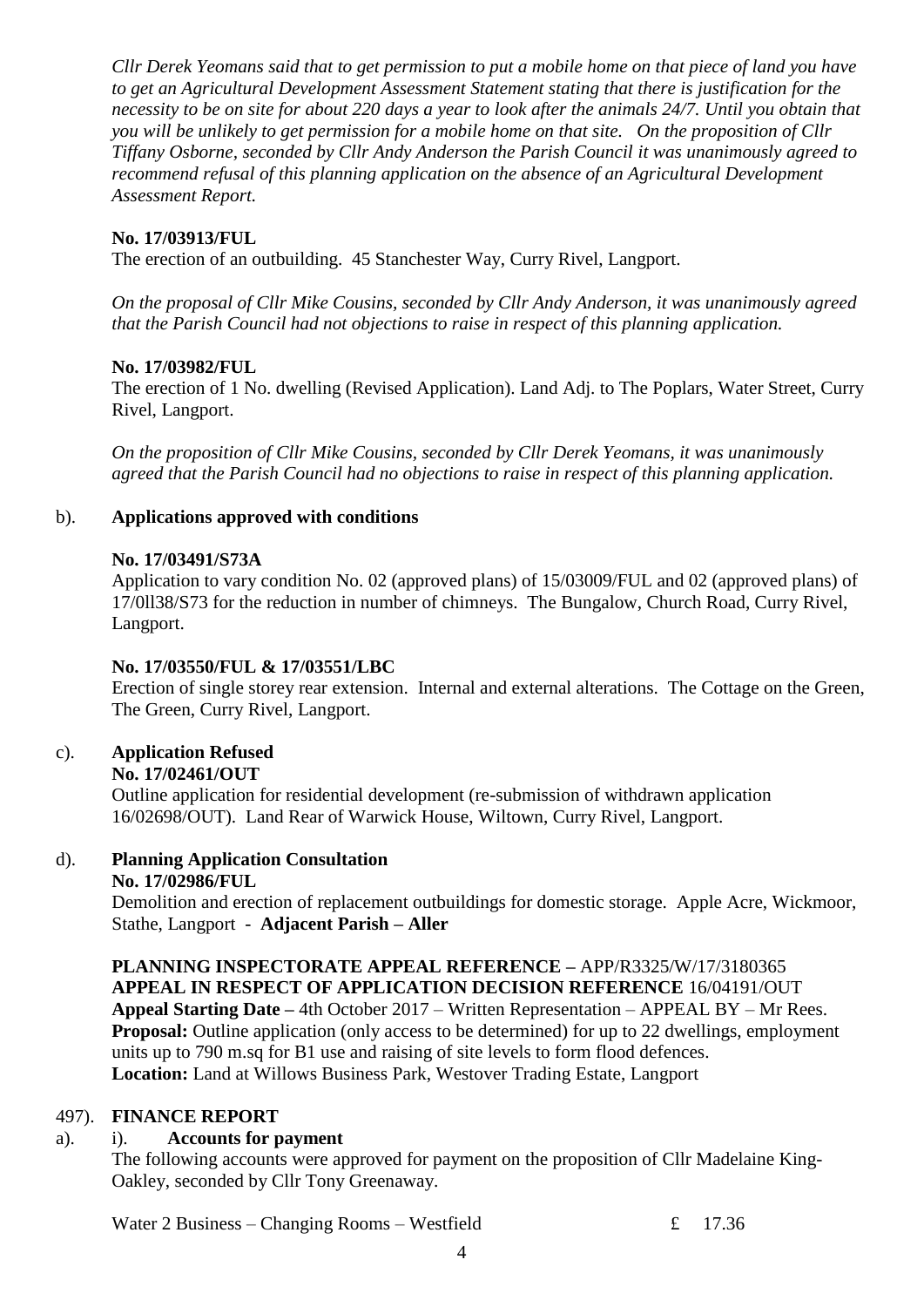| Mole Valley Farmers $-6$ -bar gate delivery charge                 | £ 18.05 incl. vat  |
|--------------------------------------------------------------------|--------------------|
| Paul Hart Welding Ltd – supply/fit handrails to War Memorial steps | £ 420.00 incl. vat |
| Clerk's Wages $-$ Month 7                                          | £ 332.00           |
| Julia Jewel – Britain in Bloom – water supplied and sundries       | £ $100.00$         |
| Advanced Acoustics Ltd – Class '0'-2" Acoustic Studio Foam Panels  | £ 90.74 incl. vat  |
|                                                                    |                    |

#### ii) **Payment Received**

The Clerk advised that a cheque for £60 had been received from Heale Lane Allotments Association in respect of the annual rent.

## b). **Quotations for repairs to the Westfield Dug-Out**

Cllr Paul Deacon advised that he had obtained a quotation to replace the missing corrugated sheets in the sum of £370 plus vat and a quotation to repaint the dug-out in the sum of £235 plus vat. This will give us a dug-out that is complete again with the replacement of the missing sheets; the exposed edges covered with an angle section to stop them from being sharp and a new coat of Hammerite paint. It will not look like a brand-new dug-out but, it will make it secure and tidy. Cllr Paul Deacon proposed acceptance of the two quotations. This was seconded by Cllr Madelaine King-Oakley and unanimously agreed.

## c). **Quotations for costs of new markings and signs in the Car Park.**

At the last meeting a discussion had taken place about the problems being experienced on the hatched section of the Car Park. Cars were being parked on this section making it difficult for the residents to get cars out of their garages. It was suggested that the words 'strictly no parking' could feature on the hatched area which should be marked more clearly. It was also suggested that a sign could be fixed to a wall adjacent to this area advising that there is no parking on that area and the owner has agreed to this. Cllr Paul Deacon said he would look into this matter. He would obtain a price and proposal for the next meeting.

## 498). **PERSONNEL SUB-COMMITTEE – report of meeting held by Cllr Madelaine King-Oakley**

Cllr Madelaine King-Oakley advised that a few of the councillors had met to discuss the setting up of a sub-committee. If it only met once a year where it could discuss salary and progress of the Clerk away from a public meeting. Those attending seemed to think it was unnecessary at the moment and decided to leave this matter in abeyance until next year.

## 499). **DEFIBRILLATOR – weekly check lists – volunteers required – update**

Cllr Tony Greenaway said that Cllr Andy Anderson was carrying out weekly checks and he recently carried out the monthly check. There is another person who came on the training course that is interested in becoming involved. Everything was working well at the moment and if a problem did arise, they could bring it to the attention of the council.

## 500). **SHORTLISTING FOR PLAY EQUIPMENT TO REPLACE THE SLIDE FOR PUBLIC CONSULTATION.**

Cllr Paul Deacon said that we were very restricted by the size of the land that the slide currently occupies. A lot of the smaller items that rotate need a 7metre diameter soft surface. He circulated detailed of the only two items he could find that would work within the space that we already have. One was the COR20200 Kompan which was expensive at £4,950 incl. delivery but, excluding installation. The other was the HAGS-SMP Amazon basin small. Special offer price £1,735.50 incl. delivery. (**Incl. £850 reduction if ordered before 7th December 2017**) but, excluding installation. He was waiting to meet with the man who does our installation work to give him a quotation for taking the slide out and put the swings in.

Cllr Madelaine King-Oakley said that we are restricted as to what we can put into that space. She felt that the Kompan Swings would enable the youngsters to climb up the framework and look into people's gardens again. Cllr Derek Yeomans said he felt that the Kompan Swings were very dangerous because youngsters could try to climb up the frame and fall through injuring themselves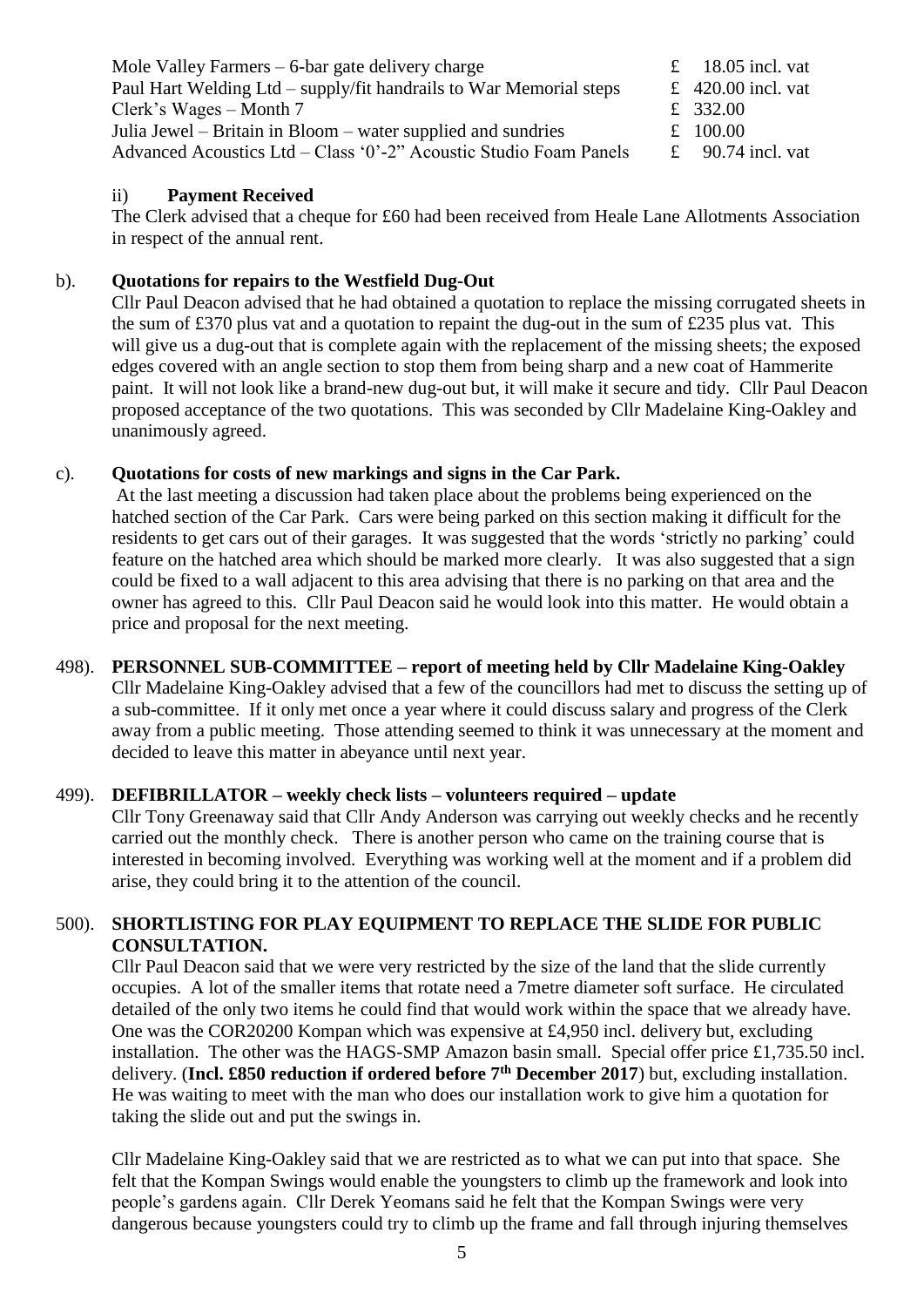very badly. Cllr Madelaine King-Oakley felt that it would be difficult for youngsters to climb up the HAGS-SMP single pole swings and they would not be able to stand on the top of it. Following further discussion during which various points of view were expressed, it was decided to defer a decision until the next meeting.

### 501). **CAR PARKING AROUND THE VILLAGE GREEN AND ON THE HIGH STREET**

Following a number of complaints to the Parish Council about parking issues, adjacent to the Village Green, Cllr Andy Anderson said he had volunteered to look into the reported problems with the view of trying to establish possible solutions. His 'Terms of Reference' were to investigate and report back to the Parish Council with recommendations. In addition to the Village Green, Cllr Anderson was also asked to look into the congestion and parking issues around the High Street.

Concerns had been raised regarding the increase in the volume of vehicles that were being parked around the Village Green. On occasions this was causing disturbance to local residents by vehicles being parked across or close to driveway accesses thus causing access and egress issues with the owners of those properties. In addition, inconsiderate parking was also reported by the residents as creating problems for traffic servicing local businesses. Finally, concern was also expressed regarding pedestrian safety, especially around school time, where parked cars were obscuring the visibility for passing cars, who on occasions were also speeding and this added to the possibility of an accident. The village green is located within a 20mph zone.

He has conducted a number of visits (around 50+) and there is quite an issue with parking. As well as many visits to the Village Green, he has been consulting with the residents. There are also adverts in the Curry Rivel News on the Community Website asking for emails. He has had a number of emails coming in from various people with helpful and not so helpful suggestions. However, he has come up with some possible solutions which he would go through.

The first one would be to enforce parking restrictions around the Village Green. This would be expensive and would require consultation prior to it being approved and there is no guarantee that it would be. In his view it would move the problem to other parts of the village. **This solution is not recommended.**

Installation of painted white lines. The exploration of this solution would only be possible for implementation outside the multiple car access in Water Street. The painting of white lines outside individual properties is only approved in exceptional circumstances and therefore is not likely to be a suitable solution for those bordering the village green. **This solution is not recommended.** 

The one solution he strongly recommends is to explore the provision of an additional car park within the village to accommodate the increase in traffic around the village. This solution is subject to identifying available land and then purchasing it for a car park. This could prove expensive but, could be a long-term solution to the problem. It is **strongly recommended** that the Parish Council continue to explore this possibility.

He recommends that we write to local businesses and ask them to remind their staff to be considerate when parking their vehicles outside of an allocated car park. He has already spoken to the businesses on several occasions and they assured him that they do. Whilst new and popular businesses provide employment and encourages visitors to our community, they also bring with them the mode of transport to get to here; this is unavoidable and with our current lack of parking will result in both employees and patrons parking in adjacent residential streets. This is perfectly acceptable provided they park legally and with consideration for other road users and adjacent residents.

He would also recommend that residents report incidents of obstruction to the police on their 101 non-emergency line if the problem persists. This will permit the police to take the appropriate action against the offending vehicle owner and will hopefully discourage future episodes of inconsiderate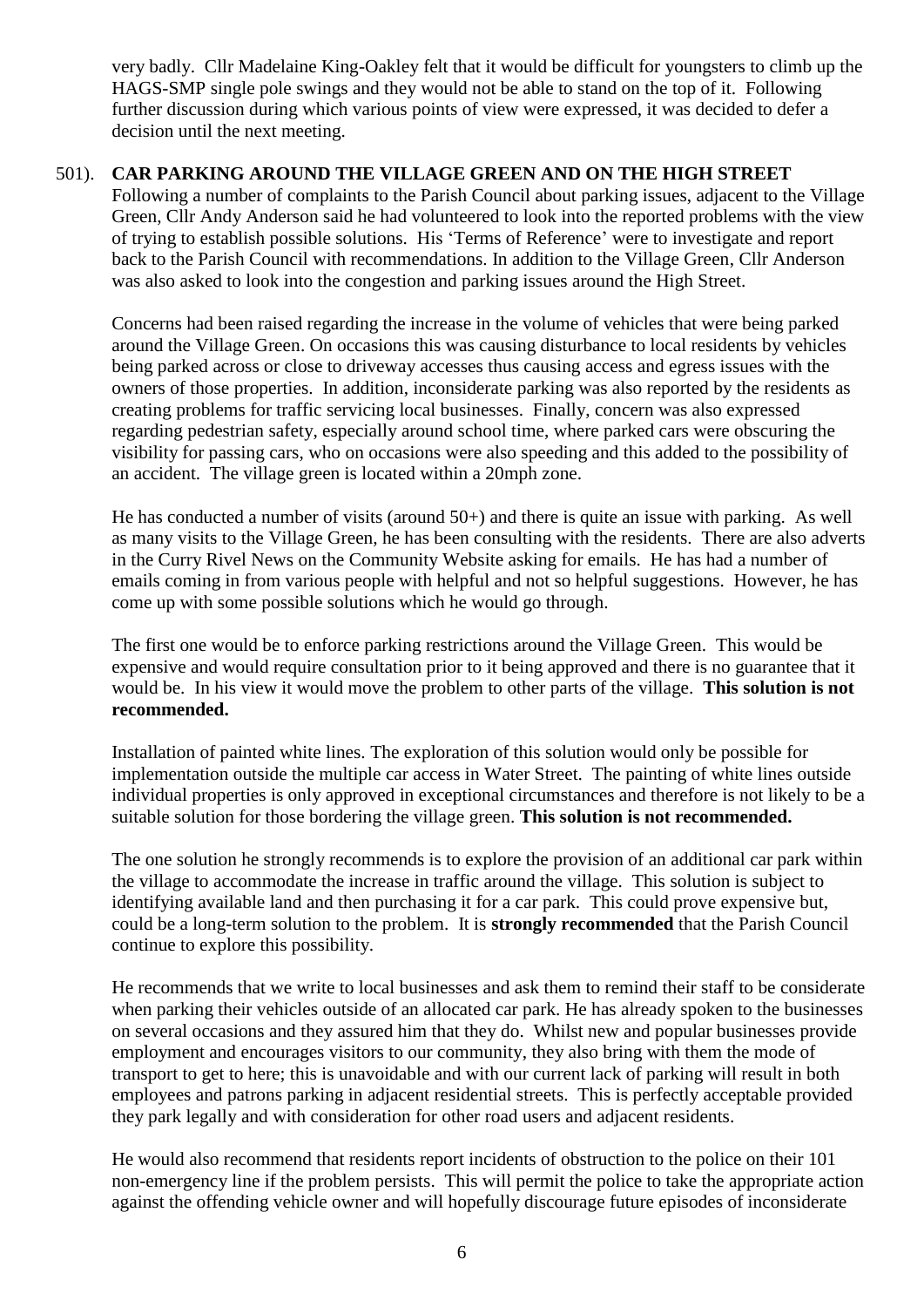parking. Similarly, illegal parking, such as on school zigzags, should also be brought to the attention of the appropriate authorities. **Recommended**.

Although not a solution to the problem a possible contributor to reducing the speed around the village green would be an increase in the frequency of speed watch within the vicinity of the Village green.

We write to the Devon and Somerset Police Force to request a visit to the area to target illegal parking and take the appropriate action. **Recommended**

# 502). **LOCATION OF NEW NOTICE BOARD**

The new notice board had been delivered and was going to be erected on the left-hand side of the car park where there is a large sign at the top and some posts. Cllr Madelaine King-Oakley said that when they started to put it up, they realised that any car that backs in could crash into it and smash it. It was not an ideal place to locate it. Cllr Tony Greenaway had suggested that we could erect some posts and have it further back towards the garden centre. There is a no parking area in the corner. The idea is to draw people's attention to it. It was still not an ideal location when it was fully parked. Cllr Madelaine King-Oakley wished to raise another suggestion. The Parish Council notice board beside the One Stop Shop is quite old. The one we have purchased is twice the size so that we would use it much more as a village notice board as well as the smaller section for displaying official notices. She has tried to contact David Macey who owns that building to see if he had any objections but, had been unable to speak to him yet. When the original one is removed, it could be put someone else in the village; maybe Westfield near the play area. The Bus Shelter at Townsend was another suggestion. Following further discussion, it was proposed by Cllr Madelaine King-Oakley that the original notice board should be erected in the Bus Shelter at Townsend. This was seconded by Cllr Tiffany Osborne and unanimously agreed.

# 503). **PROPOSAL FOR A CHRISTMAS TREE ON THE VILLAGE GREEN WITH LIGHTS**

Cllr Madelaine King-Oakley would approach Green Shutters to see if they would be willing to donate a Christmas Tree as they have in the past. Mr. Dudar of the garage would be approached concerning the lights for the tree.

# 504). **REMEMBRANCE SUNDAY – 12th November**

The wreath for Remembrance Sunday is ordered by the British Legion who will then invoice the Parish Council.Arrangements would be made for the Union flag to fly at half-mast by 11am on Saturday 11<sup>th</sup> November on the Village Green. It would remain until the Service on Sunday. Cllr Madelaine King-Oakley said that the British Legion are organising a Lunch in the Village Hall after the Church Service for which the charge is £12.

## 505). **CURRY RIVEL LIVE 2018**

This would be held on the 16<sup>th</sup> June next year and would again be held in Westfield. The Britain in Bloom group would be asked to rope off the parking area as they did last year.

Cllr Tony Greenaway said that Curry Rivel Live had been approached about what fundraising will go towards and he had suggested a second Defibrillator for the village but, Simon Champion wanted to know what the Parish Council would thought any fundraising should go towards this year. The members were asked to think about where they would like funding to go. Cllr Madelaine King-Oakley said that Simon Champion was very keen for groups to be there with a view to raising money and getting involved with the event.

# 506). **CLOTHING BIN IN THE CAR PARK AGREEMENT**

We have had a Service Level Agreement in respect of the Clothing Bin in the Car Park. Cllr Madelaine King-Oakley said that her first thought was that if it was removed we would have another parking space. She suggested that it could be moved to Westfield where we have a car parking area. It was agreed to move the bin to Westfield and Cllr Paul Deacon said that we required a couple of days' notice before it is moved.